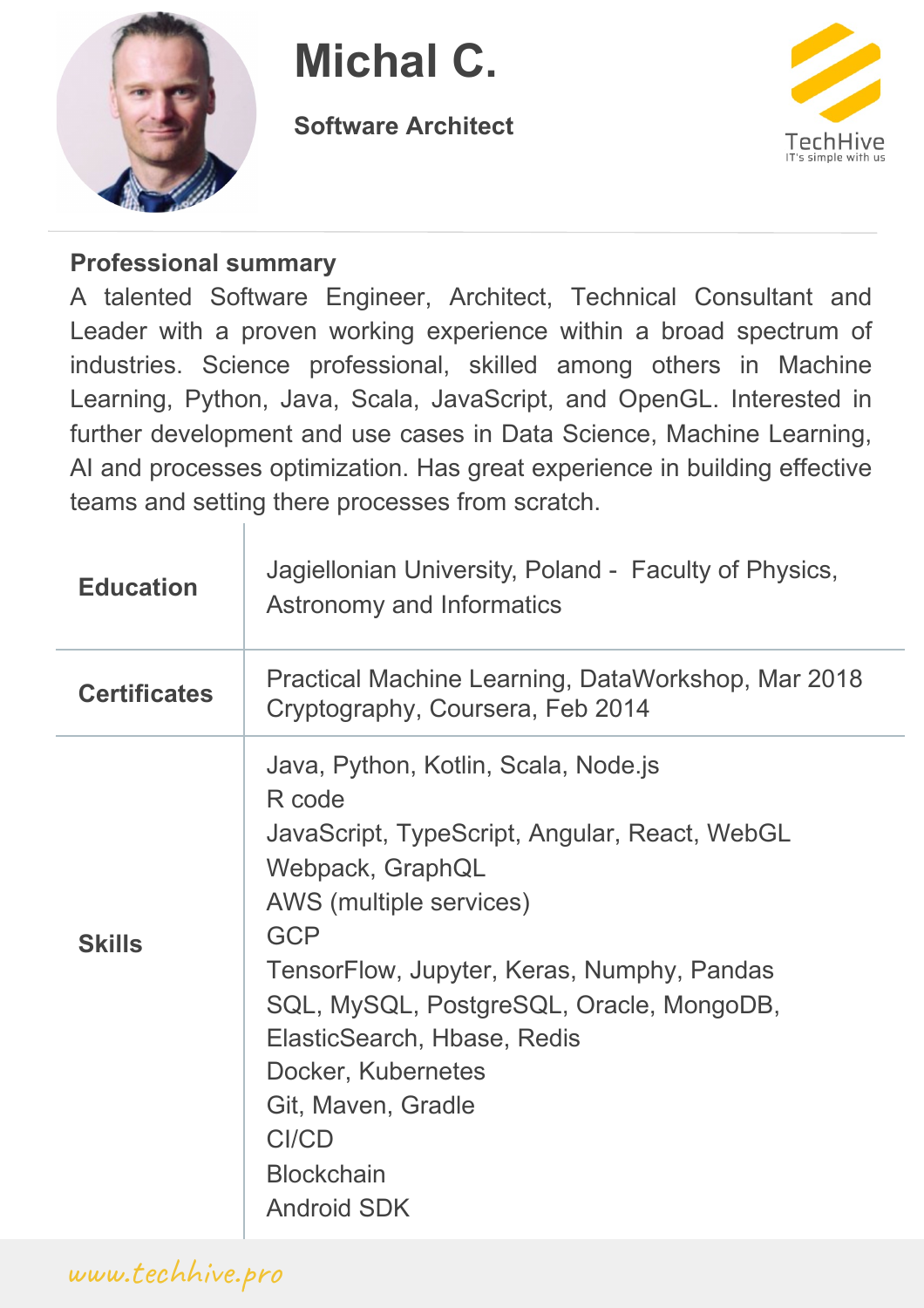| <b>Project</b>      |                                                                                                                                                                                                                                                                                       |
|---------------------|---------------------------------------------------------------------------------------------------------------------------------------------------------------------------------------------------------------------------------------------------------------------------------------|
|                     | A financial player, whose core business is the<br>management of debt in three segments: consumer,<br>mortgage-backed and SME/Corporate, resulted from<br>various economical areas: banking, insurance,<br>leasing, telecommunication, cable TV, digital<br>platform, utility and FMCG |
| Period              | May $2021 - now$                                                                                                                                                                                                                                                                      |
| Role                | <b>Software Architect</b>                                                                                                                                                                                                                                                             |
| <b>Technologies</b> | Java, Spring, JavaScript, TypeScript, Node.js,<br>Angular, Kubernetes, Activiti BPMN, Apache Camel,<br>ActiveMQ, RabbitMQ, MsSQL, Machine Learning,<br>Natural Language Processing, GitLab CI                                                                                         |
|                     |                                                                                                                                                                                                                                                                                       |

- Maintained and developed the RPA (Robotic process automation) for documents service, document life cycle and for documents recognition, and classification based on content;
- Engaged ML/NLP in document processing;
- Built a new team for intercepting existing projects, conducting technical part of recruitment processes for team members.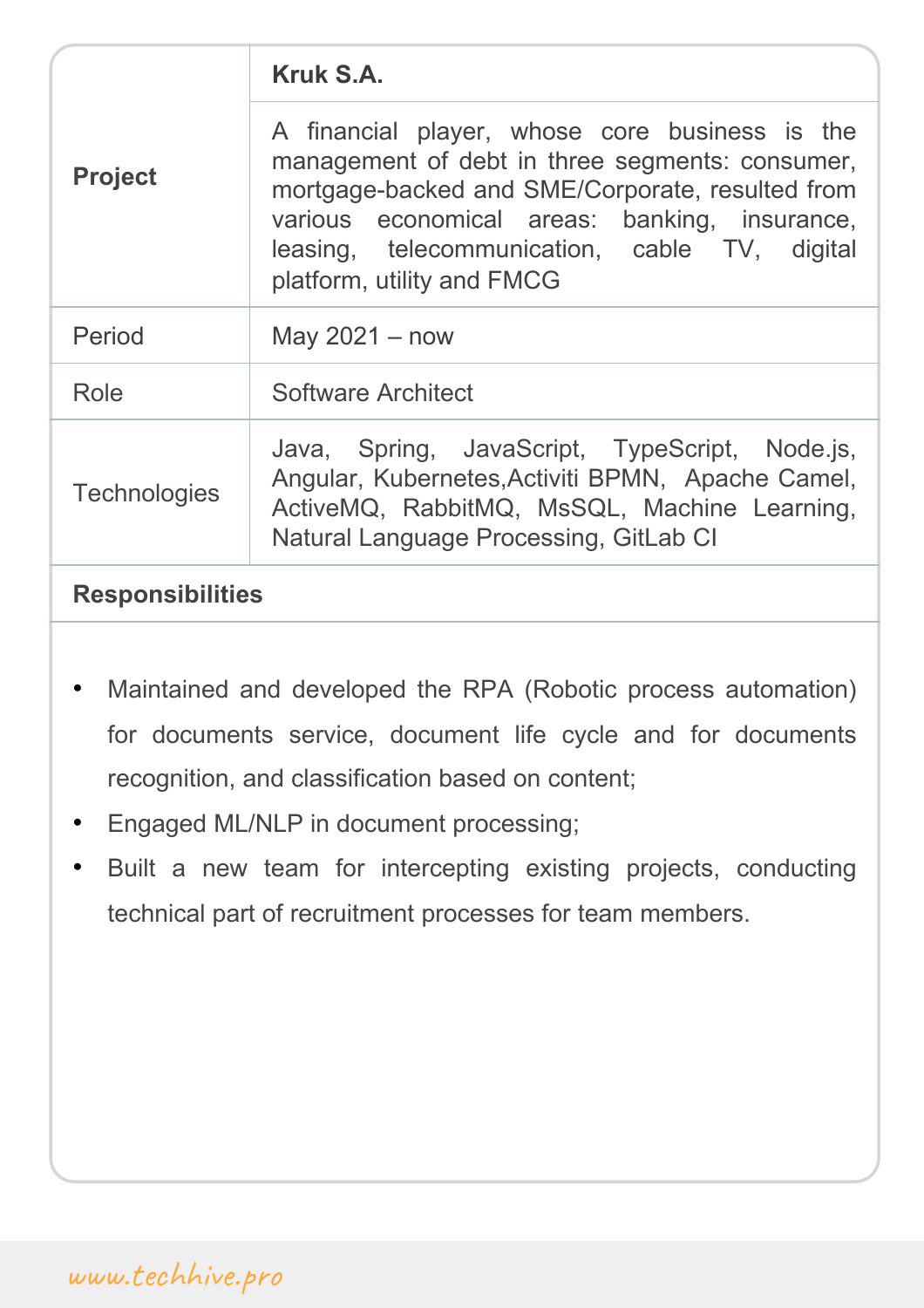| <b>Project</b>      | Ongoing major project for Sabre Corporation - a<br>leading software and technology company that<br>powers the global travel industry |
|---------------------|--------------------------------------------------------------------------------------------------------------------------------------|
| Period              | Jun 2020 - May 2021                                                                                                                  |
| Role                | Software Architect / Technical Consultant (secondary<br>duty)                                                                        |
| <b>Technologies</b> | Java, Google Cloud Platform, Kubernetes,<br>OpenShift, ElasticSearch, Couchbase, Jenkins                                             |

- Took care of the legacy code architecture offloading to the Google Cloud Platform;
- Cooperated with Business Analysts and Technical Product Managers in order to establish technical requirements;
- Analysed the code and prepared a description of the flow in services ecosystem;
- Ported the CI/CD processes to the field of Google Cloud Platform microservices ecosystem;
- Conducted a technical part of recruitment processes for scrum master, front and backend software developer and software architect positions,
- Estimated the valuation of IT projects and advised on in the presale processes,
- Held ad hoc consultations in software development teams where production and software delivery process issues need to be diagnosed, defined and provided with the customized solution.

# www.techhive.pro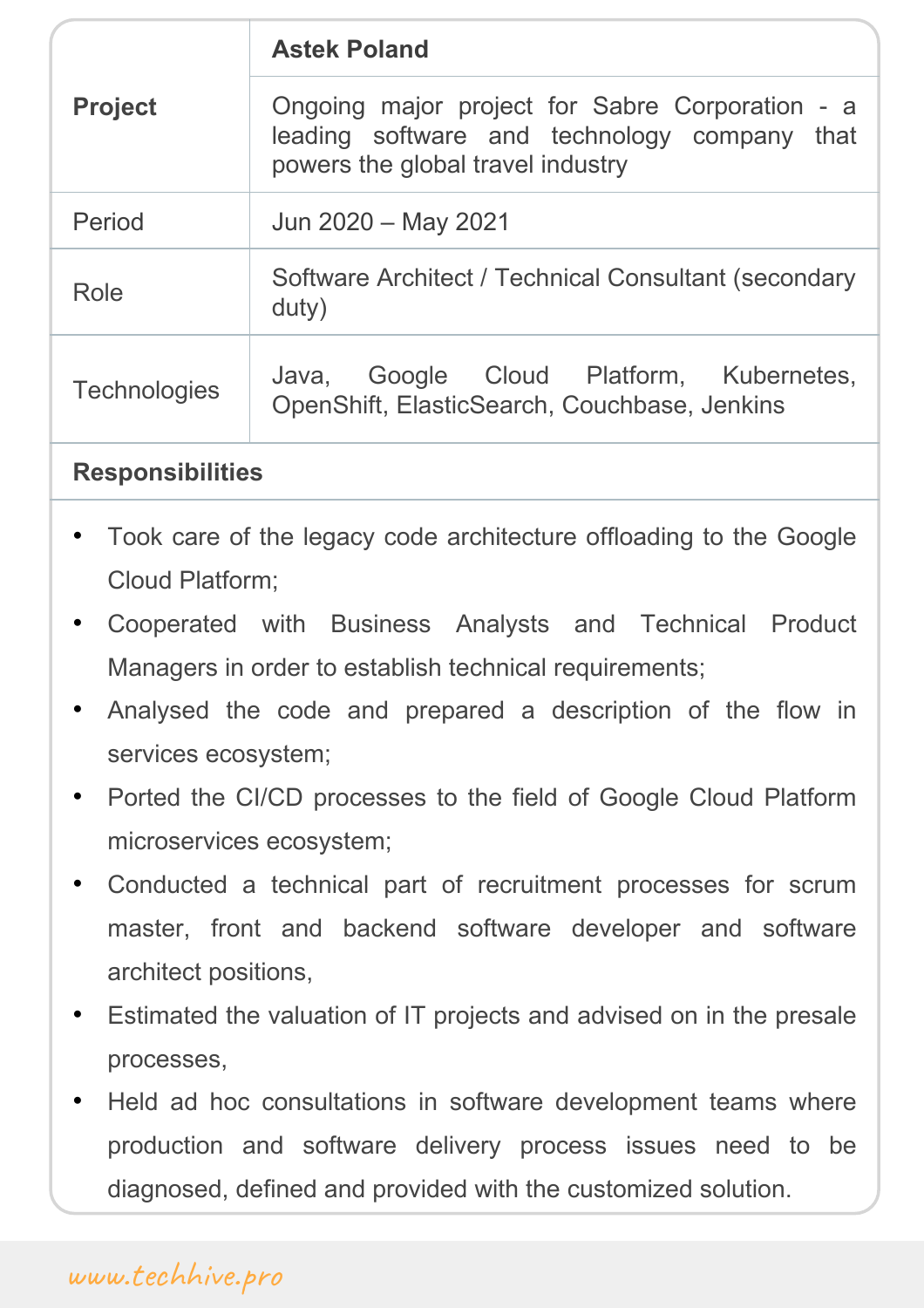| <b>Project</b>      | <b>Astek Poland</b>                                                                                                                                                                                                       |
|---------------------|---------------------------------------------------------------------------------------------------------------------------------------------------------------------------------------------------------------------------|
|                     | Major project for ELM Information Security. The<br>system was based on the DDD approach                                                                                                                                   |
| Period              | Nov 2019 – May 2020                                                                                                                                                                                                       |
| Role                | <b>Software Technical Lead</b>                                                                                                                                                                                            |
| <b>Technologies</b> | AWS (Cognito, Fargate, S3, Lambda, CloudFront,<br>Elastic Container Registry and others), Docker,<br>Reactive Spring 5, Spring Cloud, GraphQL,<br>TypeScript, Node.js, React, MongoDB, Redis,<br>Terraform, GitLab CI/CD. |

- Led a scrum team of 7 members;
- Was responsible for designing software architecture and technical contacts with Saudi Arabian client;
- Designed and implemented from scratch a microservice-based architecture system capable of withstanding high load and at the same time giving the best user experience.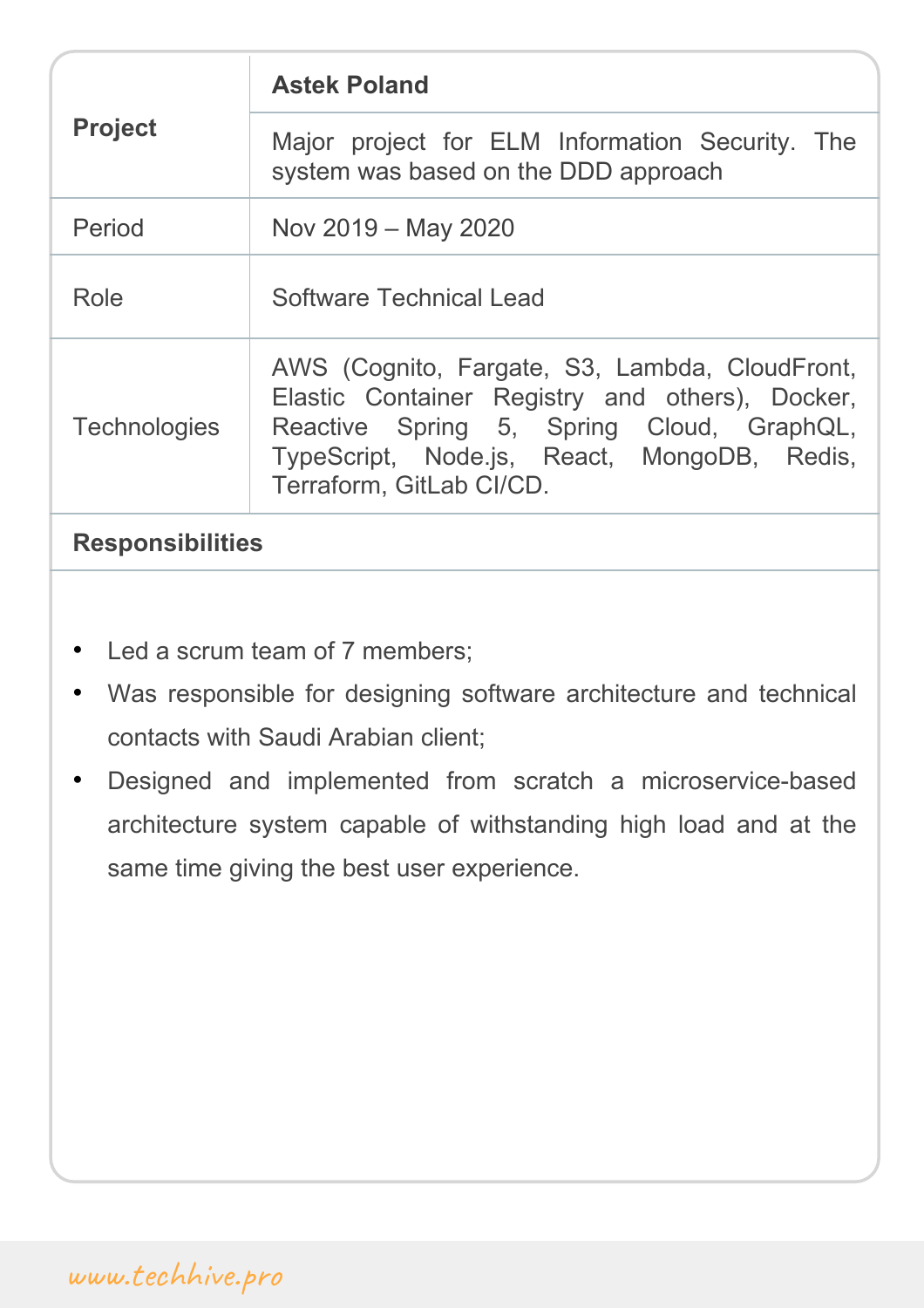| <b>Project</b>          | <b>HSBC Holdings</b>                                                                           |
|-------------------------|------------------------------------------------------------------------------------------------|
|                         | A financial services organisation that serves more<br>than 40 million customers                |
| Period                  | Oct 2018 – Nov 2019                                                                            |
| Role                    | <b>Senior Full Stack Software Engineer</b>                                                     |
| <b>Technologies</b>     | Boot, Spring Batch, Hibernate,<br>Spring<br><b>Cucumber BDD testing, Pivotal Cloud Foundry</b> |
| <b>Responsibilities</b> |                                                                                                |

- Worked on production incident troubleshooting;
- Implemented new features and refined features' requirements with BA/Architects,
- Was responsible for ROS (Retail Onboarding Service), part of the CDD (Customer Due Diligence), the onboarding process for new customers of the bank.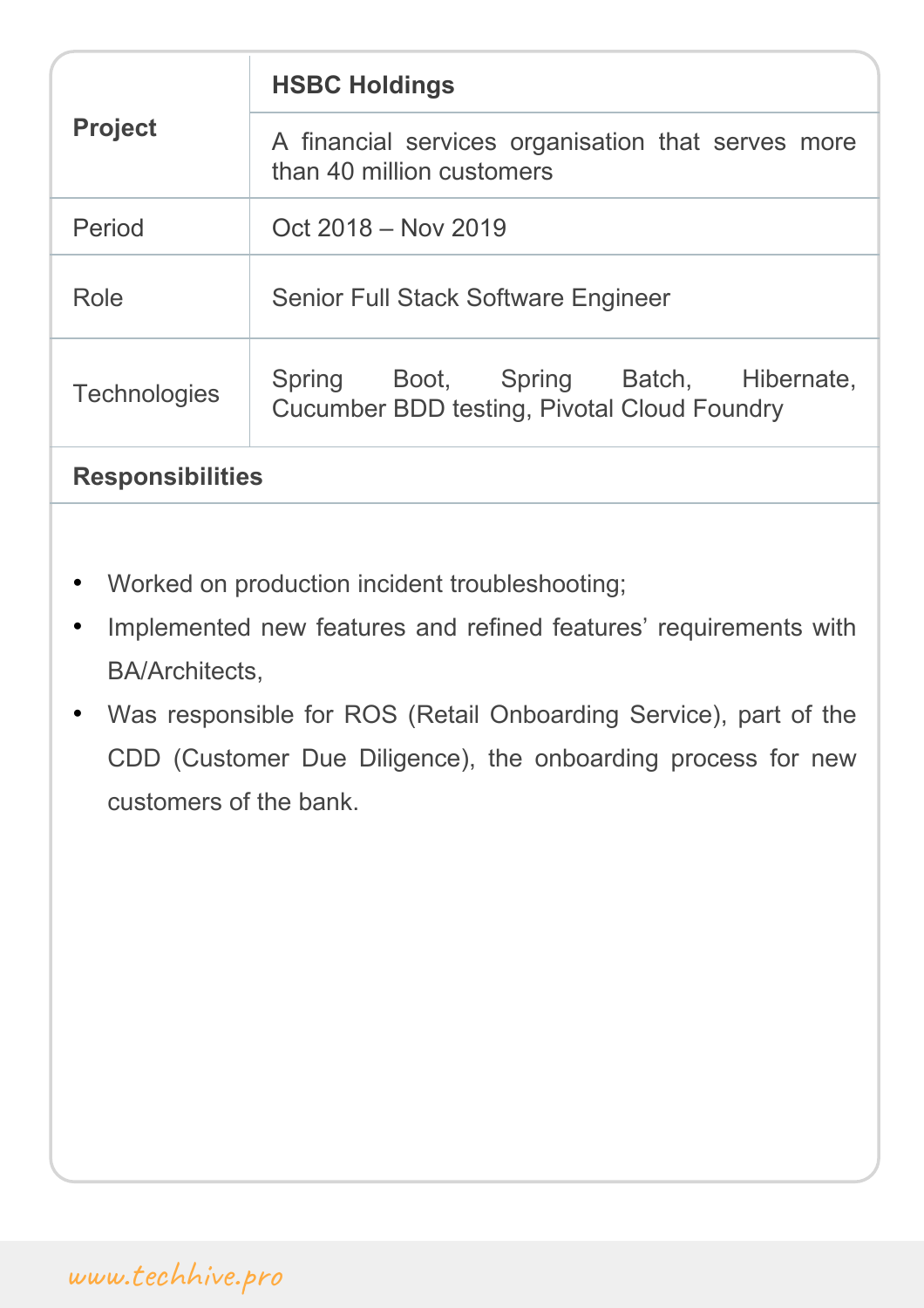| <b>Project</b>          | <b>Opitz Consulting</b>                                                                                                  |
|-------------------------|--------------------------------------------------------------------------------------------------------------------------|
|                         | A project for custom-built applications, individual<br>Business Intelligence solutions and the digital<br>transformation |
| Period                  | Mar 2017 – Oct 2018                                                                                                      |
| Role                    | <b>Developer Consultant</b>                                                                                              |
| <b>Technologies</b>     | Angular, AWS (Gateway, Lambda, DynamoDB,<br>Cognito)                                                                     |
| <b>Responsibilities</b> |                                                                                                                          |

- Mentored junior developers;
- Introduced presentations, workshops, and trainings in an area of Machine Learning and Blockchain Technology;
- Participated in development projects with the following clients:

**Athlon Car Lease (**Maintained the existing system, introduced propositions of new technical solutions, redeveloped of SingleSignOn system in order to merge it with Daimler Fleet Management System)

**BSH (Bosch und Siemens Hausgeräte (**Developed a serverless system based on AWS lambda services (GUI was developed on Angular 4/5).

# www.techhive.pro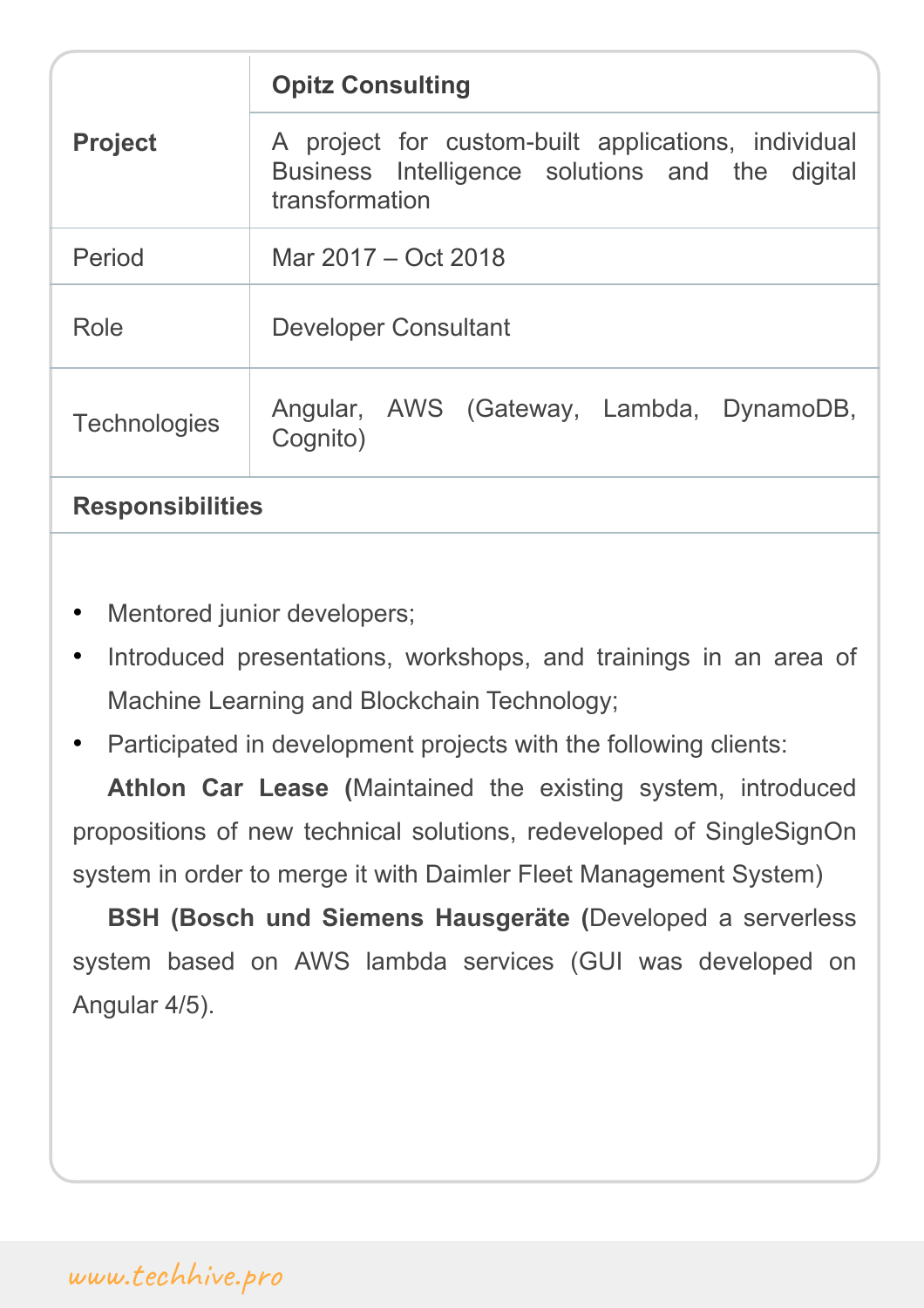| <b>Project</b>      | <b>Mapp Digital (former Teradata Marketing</b><br><b>Application</b> )                                                      |
|---------------------|-----------------------------------------------------------------------------------------------------------------------------|
|                     | A digital marketing platform for insight-led customer<br>engagement                                                         |
| Period              | Sep 2015 – Mar 2017                                                                                                         |
| Role                | <b>Full Stack Software Engineer</b>                                                                                         |
| <b>Technologies</b> | Java (Spring, Hibernate, REST Services), JavaScript<br>(AngularJS, Node.js, Grunt), HBase, Redis,<br>MySQL, Jenkins, Docker |
|                     |                                                                                                                             |

- Broke monolithic application into microservices;
- Introduced new features;
- Maintained legacy code infrastructure;
- Worked with relational and NoSQL databases.